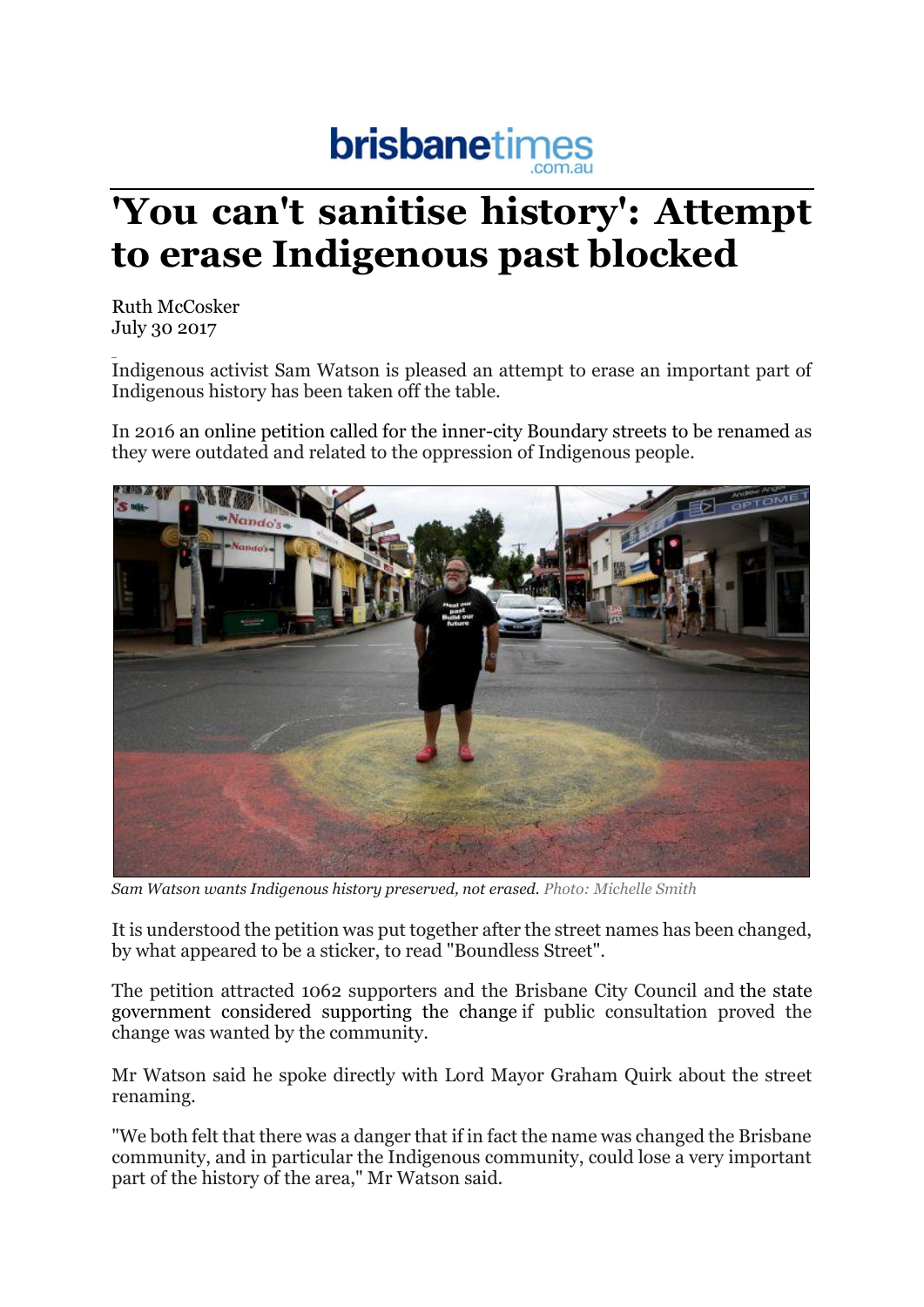"You can't change history, you can't sanitise history, you've got to embrace historical record – even if it does have an ugly side.



*Signs at Boundary Street, West End, were changed to 'Boundless Street' by advocates for a name change. Photo: Change.org*

"By recognising that side and maintaining the true and correct record of what happened, it gives people a better sense of themselves and of the plight."



A spokesman for the Lord Mayor said the matter of renaming Boundary Street had been raised with elders from the Indigenous community and discussed at length.

"The elders expressed their respect for the intent behind the proposal that had been put forward," he said.

"The elders were of the view that the street names should remain unchanged because they were a part of our city's history, which should not be forgotten."

The petition said that during "early Brisbane" Murri people were not permitted to cross Boundary streets after 4pm Monday to Saturday or at all on Sundays.

*Local Murri elder Sam Watson does not think the name Boundary Street should be changed.*

"Troopers rode the perimeter cracking stock-whips to enforce such tyranny," the petition said.

In 2016 petitioner Michael Colenso said he believed the street names were "outdated" and held Brisbane back from "meaningful progression as a city and peoples committed to truthful and respectful harmony".